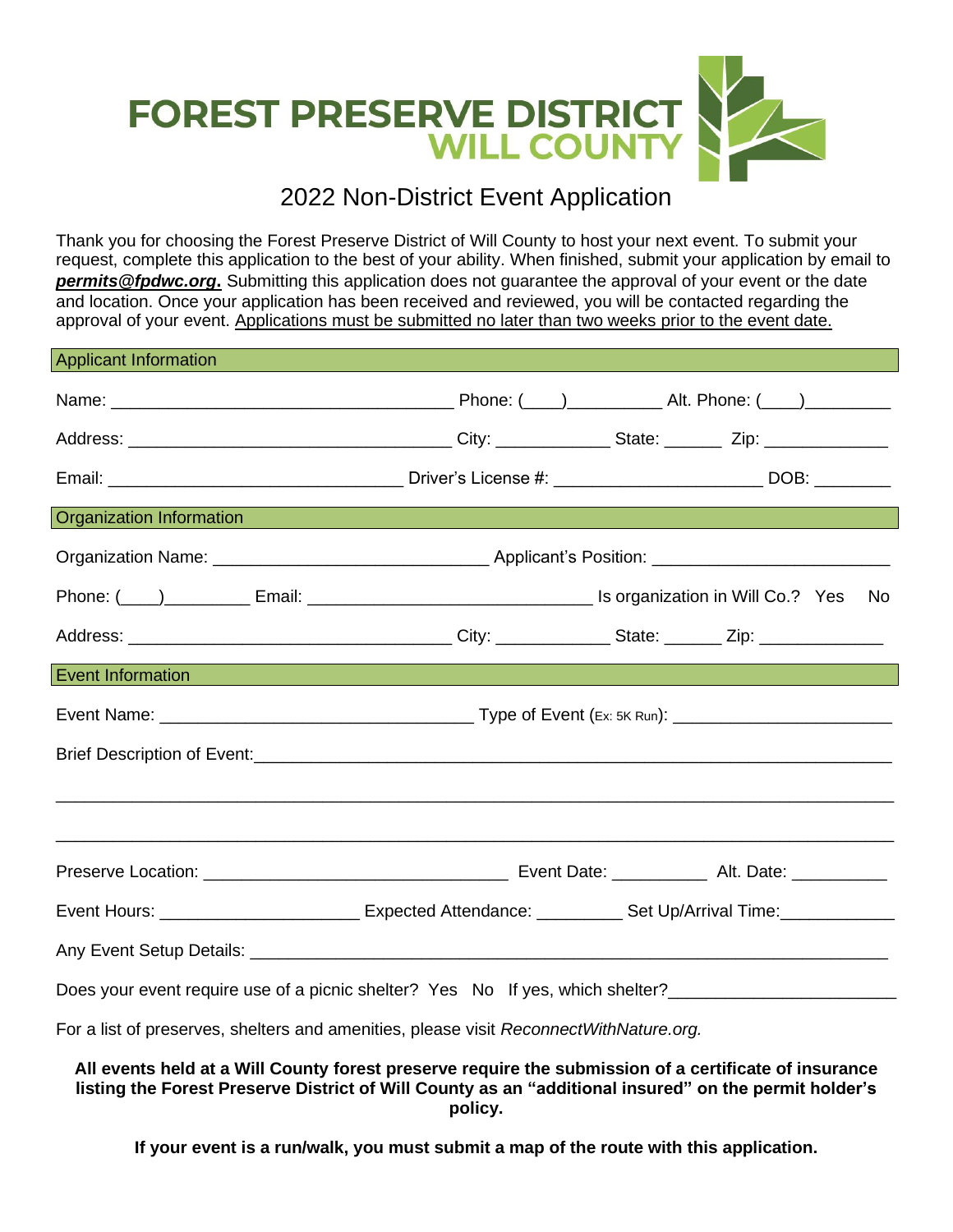### **About Your Event**

|        | (Subject to approval. Additional fees may apply.)<br>Inflatable (moon bounce)<br>ш | 1. Please select any of the following items that you plan to bring to the event:                                                                                                                                                                                                                                                                                                  |                    |  |
|--------|------------------------------------------------------------------------------------|-----------------------------------------------------------------------------------------------------------------------------------------------------------------------------------------------------------------------------------------------------------------------------------------------------------------------------------------------------------------------------------|--------------------|--|
|        | П                                                                                  | Tents: How many?: _________ What size?: _______                                                                                                                                                                                                                                                                                                                                   |                    |  |
|        | Amplified Music: Live Band<br>$\Box$                                               | <b>DJ</b>                                                                                                                                                                                                                                                                                                                                                                         |                    |  |
|        | $\Box$                                                                             | Catering Truck: Food Beverages Type of food/beverages: _________________________                                                                                                                                                                                                                                                                                                  |                    |  |
|        | $\Box$                                                                             |                                                                                                                                                                                                                                                                                                                                                                                   |                    |  |
|        | $\Box$<br>$\Box$                                                                   | Portable Latrines/Sinks How many latrines?: ________ How many sinks?: _______                                                                                                                                                                                                                                                                                                     |                    |  |
|        | 2. Will the participants need to park in the Forest Preserve's parking lot? Yes No |                                                                                                                                                                                                                                                                                                                                                                                   |                    |  |
|        | 3. Are you charging an admission fee? Yes No If yes, how much?: ________________   |                                                                                                                                                                                                                                                                                                                                                                                   |                    |  |
|        |                                                                                    | 4. Will you be selling anything at the event? Yes No If yes, explain: _________________                                                                                                                                                                                                                                                                                           |                    |  |
|        |                                                                                    | 5. Will alcohol be served at the event? Yes No                                                                                                                                                                                                                                                                                                                                    |                    |  |
|        |                                                                                    | 6. Please list any vendors that will be present at the event                                                                                                                                                                                                                                                                                                                      |                    |  |
|        |                                                                                    |                                                                                                                                                                                                                                                                                                                                                                                   |                    |  |
|        |                                                                                    |                                                                                                                                                                                                                                                                                                                                                                                   |                    |  |
|        |                                                                                    | Please review the rules and regulations and sign. Applications for next year may be submitted starting October 1. We will contact you<br>regarding the status of approval once your application has been reviewed. Approved events will be processed on a first-come, first-<br>served basis. Payment will be due upon processing. You can view event fees on the following page. |                    |  |
|        | Office use only                                                                    |                                                                                                                                                                                                                                                                                                                                                                                   |                    |  |
| $\Box$ | <b>Staged Event</b>                                                                | Date Received: Networks and the Second State Second State State State State State State State State State State State State State State State State State State State State State State State State State State State State St                                                                                                                                                    | COI Received: ____ |  |
| $\Box$ | Run-through                                                                        | Initials:                                                                                                                                                                                                                                                                                                                                                                         | Permit #:          |  |
| Notes: |                                                                                    |                                                                                                                                                                                                                                                                                                                                                                                   |                    |  |
|        |                                                                                    |                                                                                                                                                                                                                                                                                                                                                                                   |                    |  |
|        |                                                                                    |                                                                                                                                                                                                                                                                                                                                                                                   |                    |  |
|        |                                                                                    |                                                                                                                                                                                                                                                                                                                                                                                   |                    |  |
|        |                                                                                    |                                                                                                                                                                                                                                                                                                                                                                                   |                    |  |
|        |                                                                                    |                                                                                                                                                                                                                                                                                                                                                                                   |                    |  |
|        |                                                                                    |                                                                                                                                                                                                                                                                                                                                                                                   |                    |  |
|        |                                                                                    |                                                                                                                                                                                                                                                                                                                                                                                   |                    |  |
|        |                                                                                    |                                                                                                                                                                                                                                                                                                                                                                                   |                    |  |
|        |                                                                                    |                                                                                                                                                                                                                                                                                                                                                                                   |                    |  |
|        |                                                                                    |                                                                                                                                                                                                                                                                                                                                                                                   |                    |  |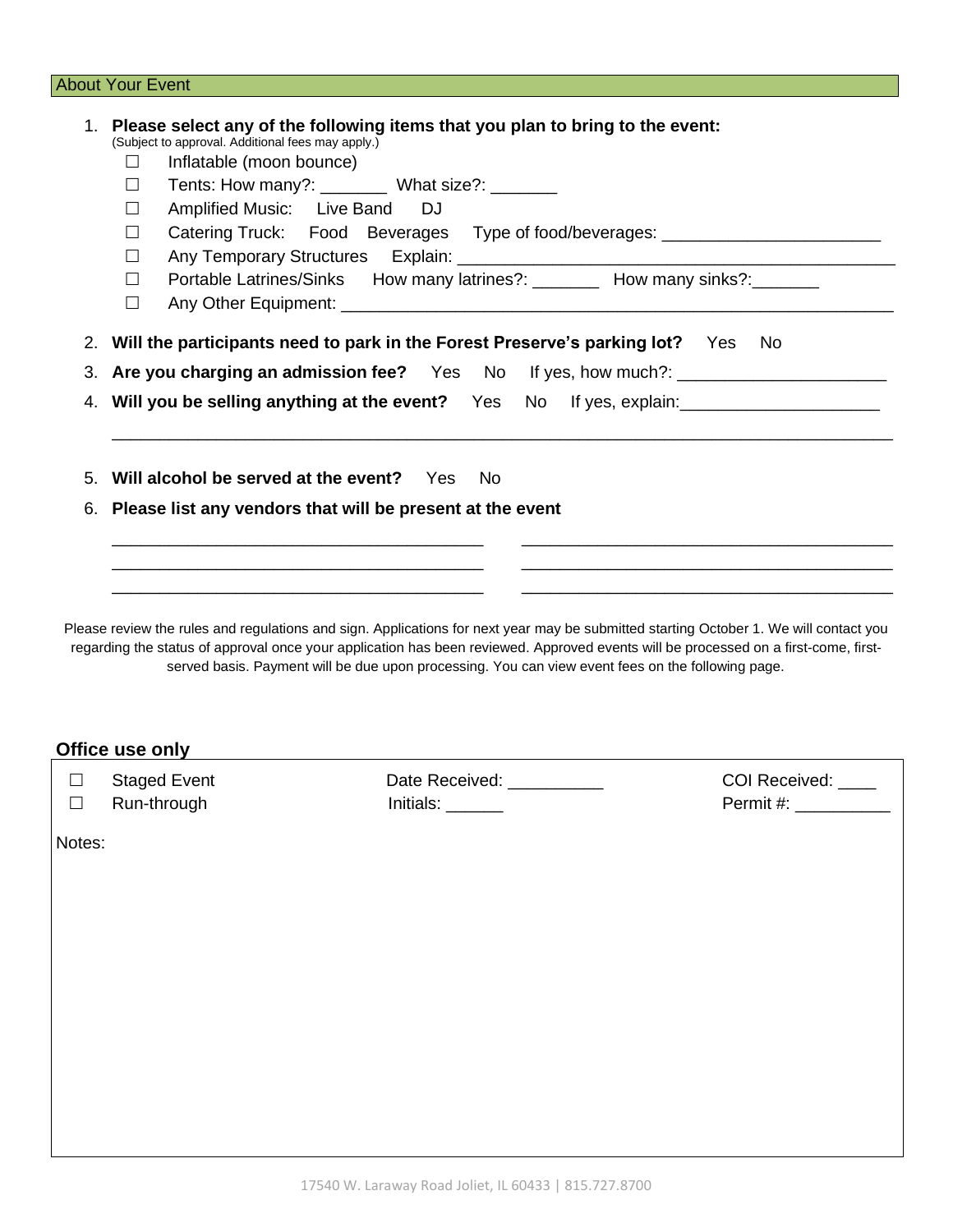#### **Please read these Non-District Event Rules and Regulations and agree by signing at the bottom.**

1. The permit holder is subject to all rules and regulations contained in the Forest Preserve District of Will County's General Use Ordinance No. 124, the Illinois Criminal Code, the Illinois Vehicle Code, and the Illinois Game and Fish Codes. Falsification of information and/or violation of any of these rules or District ordinances will result in the denial and/or revocation of the permit, forfeiture of the fees, fines, and/or the cancellation/termination of the permitted event.

2. Permit holder must provide the District with a certificate of insurance naming the Forest Preserve District of Will County as an additional insured.

3. Permit holder must provide the District with a map of the event route if District trails are being utilized during the event.

4. Applications for events must be submitted no less than 30 days prior to the event. If the event is approved, all required documents and payment must be submitted no later than 2 weeks prior to the event date.

5. Permit holder must be 18 years of age or older and present throughout the duration of the event.

6. The permit is valid only for the date, time, and name listed on the permit.

7. Attendance must not exceed the amount listed on the permit.

8. The District reserves the right to close the preserves and/or limit access within preserves during regular open hours when safety and/or weather conditions warrant such actions.

9. Refunds will not be given for canceled events. The District is not responsible for events canceled due to inclement weather.

10. The District assumes no liability for any injuries that occur as a result of your function or activity.

11. Driving or parking on the grass, sidewalks, or trails is prohibited. Vehicles are only permitted in designated parking areas and on roadways.

12. Inflatable bounce houses must be supplied by a Forest Preserve District approved vendor. Inflatable water slides are prohibited.

13. Gathering firewood is prohibited. Please help us reduce the risk of spreading the Emerald Ash Borer by obtaining firewood within a 50-mile radius of the preserve. Do not transport firewood across state lines in accordance with mandates from the Illinois Department of Agriculture.

14. Start fires only in designated fire pits or grills. Building fires on the grass is prohibited. Fires must be extinguished before the reservation end time. Dispose of hot coals in fire pits and grills only.

- 15. Cutting trees, limbs or shrubs is prohibited.
- 16. Fireworks and other pyrotechnics are prohibited.
- 17. The sale and/or solicitation of any product or service is prohibited.
- 18. Use of devices capable of discharging a projectile is prohibited.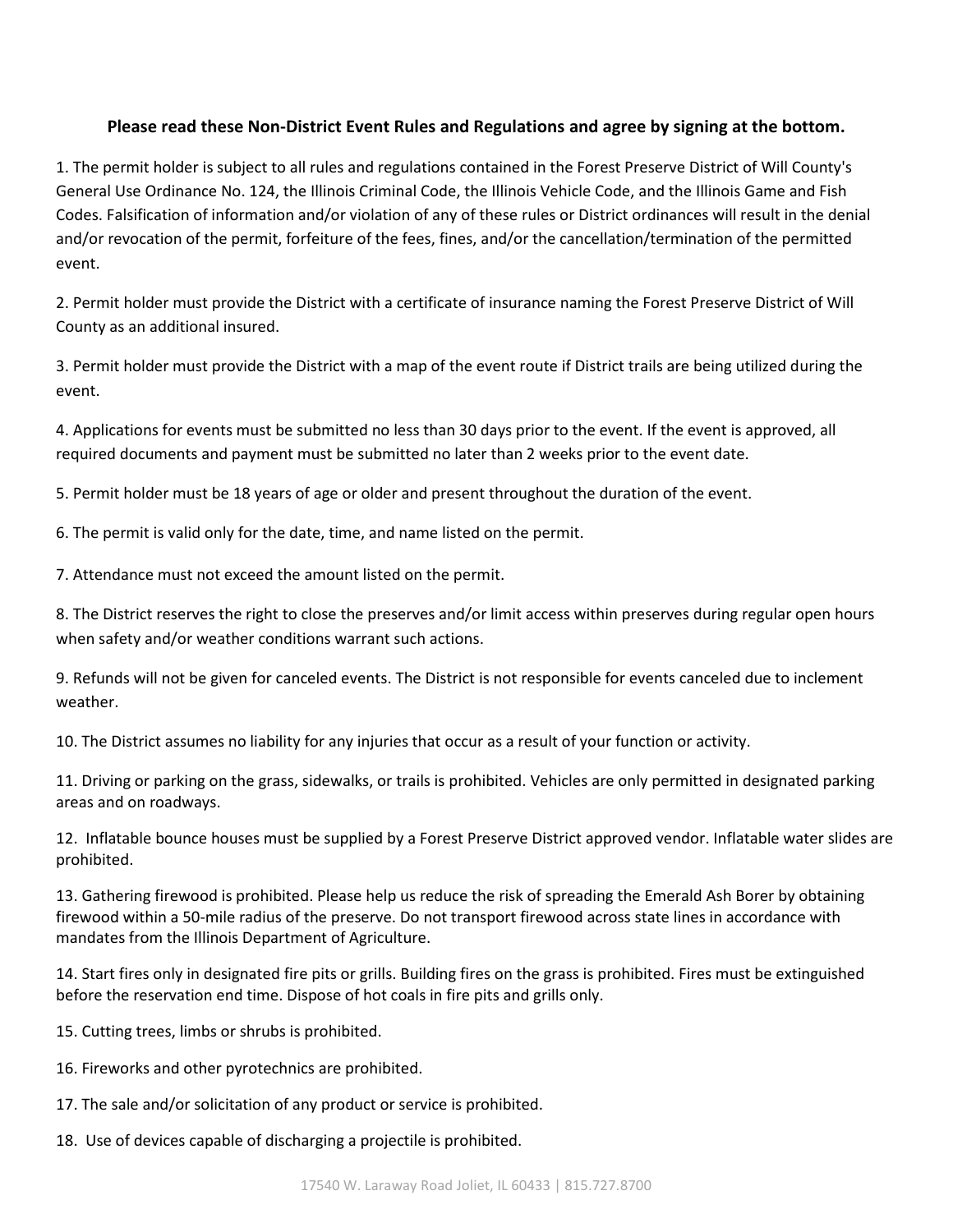19. Glitter, rice, silly string, confetti, birdseed, and water balloons are prohibited.

20. Pony rides, dunk tanks, inflatable slides, and water slides are prohibited.

21. Music should not be audible beyond the immediate vicinity nor should it disturb other visitors or permitted groups.

22. Using paint to mark a trail is prohibited. If an event requires marking of the trail, chalk must be used.

23. Do not mark on or affix anything (tents, signs, banners, balloons, piñatas, etc.) to trees, District signs, shelters, structures or buildings. Strapping, pinning, gluing or stapling to any shelter post, table, or other District structure is prohibited.

24. Any signs, decorations, waste, tables, chairs, and any other items brought into the preserve for the event MUST be removed prior to departure.

25. Call 911 in an emergency.

26. In a non-emergency, call the Laraway Communication Center at 815.727.6191 to reach a Forest Preserve officer.

I agree to the Rules and Regulations as stated above and will abide by the Forest Preserve District of Will County General Regulation Use Ordinance #124.

I agree not to hold the Forest Preserve District of Will County liable for any loss or damage to persons or property arising from my use of the facilities or engaging in the activity for which this permit is granted.

I agree to defend and hold harmless the Forest Preserve District of Will County from any and all claims or actions brought by myself, my heirs, my guests, contractors or invitees, brought as a result of the exercise of the rights granted under this permit.

I have read and understand the rules of the Forest Preserve District for the public lands and their usage. I attest that the information I have provided is factual, accurate and honestly represents the nature and intent of my event. Failure to abide by any of the above rules leaves the permit holder liable and susceptible to receiving a ticket and/or suspension from District property by Forest Preserve District of Will County Police.

### *The Forest Preserve District of Will County reserves the right to be present on District property for any permitted event. This includes, but is not limited to, having a booth set up on the premises distributing information and/or giveaways to participants*.

*By signing below, you are agreeing to abide by the rules and regulations as listed above.*

Signature: \_\_\_\_\_\_\_\_\_\_\_\_\_\_\_\_\_\_\_\_\_\_\_\_\_\_\_\_\_\_\_\_\_\_\_\_\_\_\_\_\_\_\_\_\_\_\_\_\_\_\_\_ Date: \_\_\_\_\_\_\_\_\_\_\_\_\_\_\_\_\_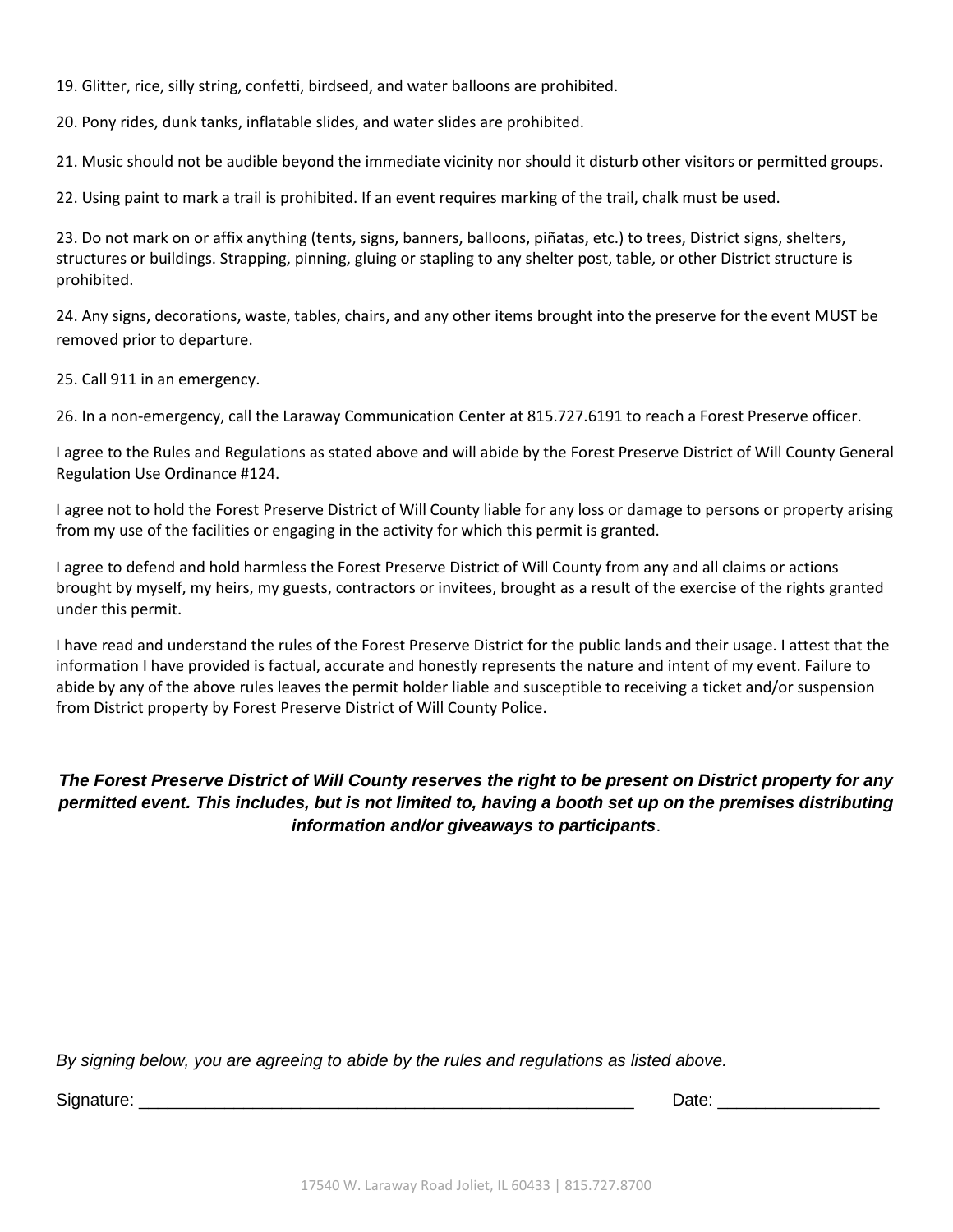## **Non-District Event Fees**

Event Fee: \$200

The following are fees that may be added to the event fee if applicable. (fees subject to change in 2020)

| <b>Amenity</b> | Fee           |
|----------------|---------------|
|                | $$70 - $100$  |
|                | (Resident)    |
| Picnic Shelter | $$140 - $200$ |
|                | (Nonresident) |

Police Services **\$50/hour** 

Maintenance Services **\$50/hour**